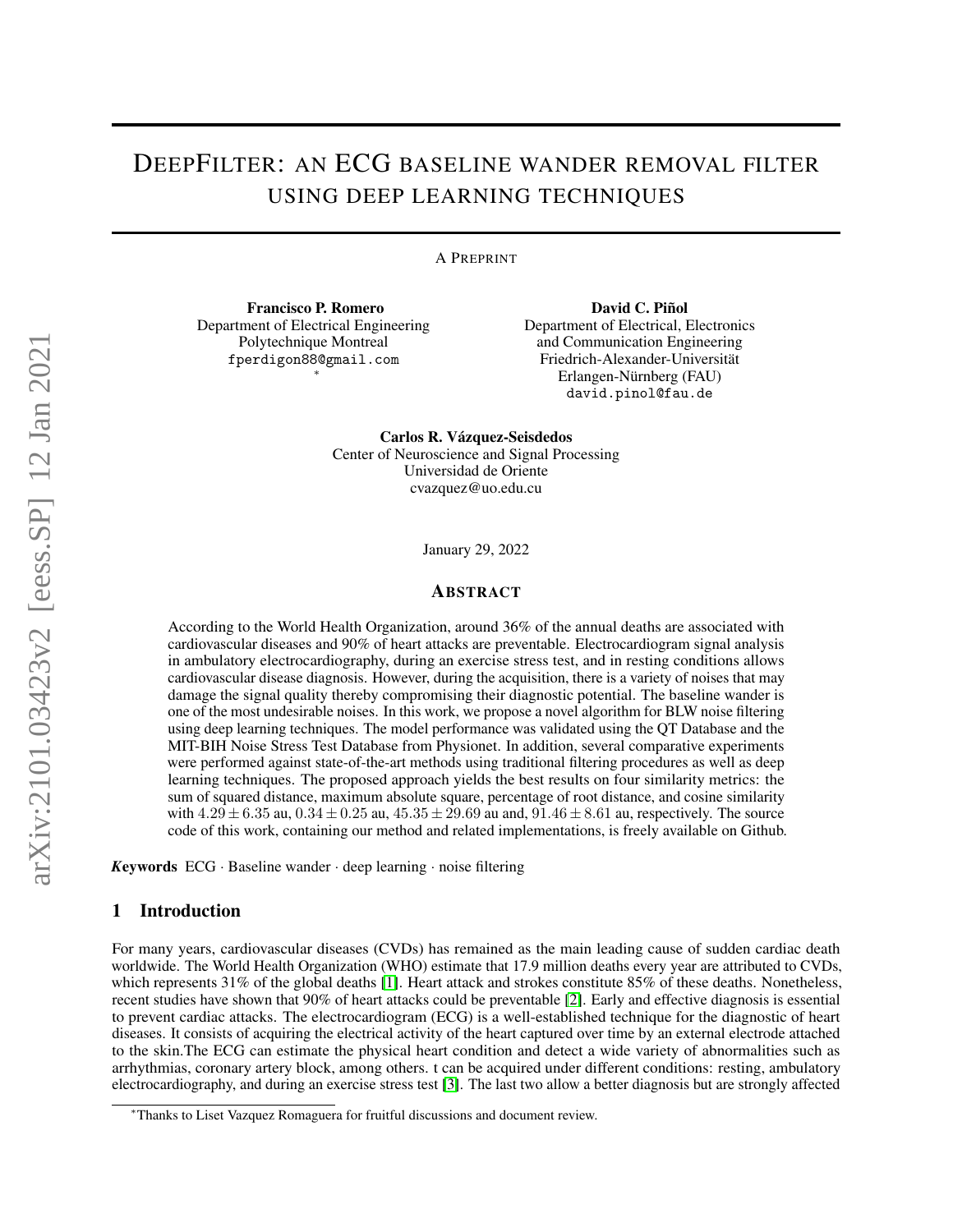by different noise sources namely: 60/50 Hz power line noise, contact noise, patient-electrode motion artifacts, EMG noise and baseline drift [\[4\]](#page-10-3). The ambulatory electrocardiography (also known as Holter Monitoring or Ambulatory ECG) is presented when the electrical activity of the heart is recorded during daily activities. It usually takes 24 hours to record or more. The likelihood of encountering heart events is higher than the rest recording conditions. The exercise stress test (also known as Treadmill Test, Exercise Test, Exercise Cardiac Stress Test, and ECST) records the heart function (usually between 5 - 15 minutes) while the subject walks in place, performs an effort in a bicycle or on an electric treadmill. Many aspects of the heart function can be checked including heart rate, breathing, blood pressure, and how tired the patient becomes when exercising. Despite the increased probability of a better heart event detection in ECG long-term recording, new challenges come across. For instance, the ambulatory or stress test ECG are prone to be highly contaminated with noise given their acquisition conditions [\[5\]](#page-10-4). Amongst the variety of noises, the baseline wander (BLW) is one of the most challenging and is a serious limitation during stress tests and ambulatory ECG.

The baseline wander, also known as baseline drift, is a low-frequency noise constituted by frequencies components ranging between 0.05 Hz and 3 Hz [\[5\]](#page-10-4). The time base axis of the ECG signal seems to 'wander' and down instead of be straight. The visual effect consists in a movement of the whole signal from its normal base. The BLW is caused by misplaced electrodes (electrode-skin impedance), bad skin preparation, patient's movement and breathing, scarce contact between electrode cables, and a combination of the aforementioned factors. It negatively affects the heart events detection in automatic diagnosis algorithms, yielding a useless outcome in the majority of cases. Consequently, removing this noise is crucial to guarantee a proper clinical assessment using ECG recording.

Several solutions have been proposed to mitigate the BLW. Different authors have proposed a wide variety of techniques such as classical digital filters [\[6\]](#page-10-5), Wavelet transforms [\[7\]](#page-10-6), empirical mode decomposition [\[8\]](#page-10-7), among others. Romero et al. [\[9\]](#page-10-8) presented a comparative study between many of these approaches. While some methods obtained acceptable results, the morphological deformation in the ECG signal is still an outstanding problem. Despite BLW noise filtering being a research topic widely studied as previously stated, it is still an open problem that we consider is worth it to revisit with a renewed vision. This will allow seeking better BLW filters by looking at state-of-the-art techniques such as artificial intelligence driven filters.

In this paper is proposed a novel algorithm that filters the baseline wander noise using deep learning techniques. It was used the QT Database and the MIT-BIH Noise Stress Test Database from Physionet and several experiments were performed, an ablation of different models was made in order to determine the importance of linear non-linear activations, and the of advantages of using dilated convolutions. The rationale of using deep learning for BLW removal is that we hypothesize that it is possible to learn "smart filters" that know what is the desired output (the ECG signal) and the undesired result (noise). Several deep filters will learn how to properly filter small sections of the input signal while conserving the ECG signal morphology by the use of a similarity loss function. This paper is composed of several sections. Section II provides information regarding the databases used. In section III is written the pre-processing techniques and the deep learning models developed. Results and discussion can be depicted in section IV and conclusion in section V. In order to maximize reproducibility the source code of this work will be freely available in GitHub [\[https://github.com/fperdigon/DeepFilter\]](https://github.com/fperdigon/DeepFilter). Also for educational purposes this work can be run on Google Colab where free GPU interactive sessions using jupyter notebooks can be accessed [\[Colab link\]](https://colab.research.google.com/drive/1S1HjkQnrA0EbEDJFr0D-6DAt62RCcP5_?usp=sharing).

# 2 Related works

BLW noise removal has a wide range of literature research behind and different techniques have emerged as alternatives to this problem. The works presented in [\[10\]](#page-10-9) and [\[9\]](#page-10-8) gather a collection of prevalent BLW noise removal techniques. State-of-the-art techniques cover methods such as Adaptive filtering, Wavelet adaptive filtering, Moving average, Finite and Infinite impulse filter response, cubic spline, Independent components analysis, among others. Most of these traditional methods have shown good performance. However, the comparative study in [\[9\]](#page-10-8) showed that Finite Impulse Response (FIR) and Infinitive Impulse Response (IIR) filters poses the best results in BLW noise mitigation according to different signal distortion metrics. Furthermore, as long as deep learning techniques take place in a variety of signal processing applications, it begins to appear remarkable works inside ECG denoising applications. The work presented in [\[11\]](#page-10-10) uses a transfer learning technique by pre-training the network with synthetic data and fine-tuning with real data. In addition, it is also notorious the work of [\[12\]](#page-10-11), in which their proposal consists of a denoising autoencoder (DAE) based on a fully convolutional network (FCN) which yields interesting results to be taken into account. Similarly, another approach that also uses a DAE to enhance the ECG signal is presented in [\[13\]](#page-10-12).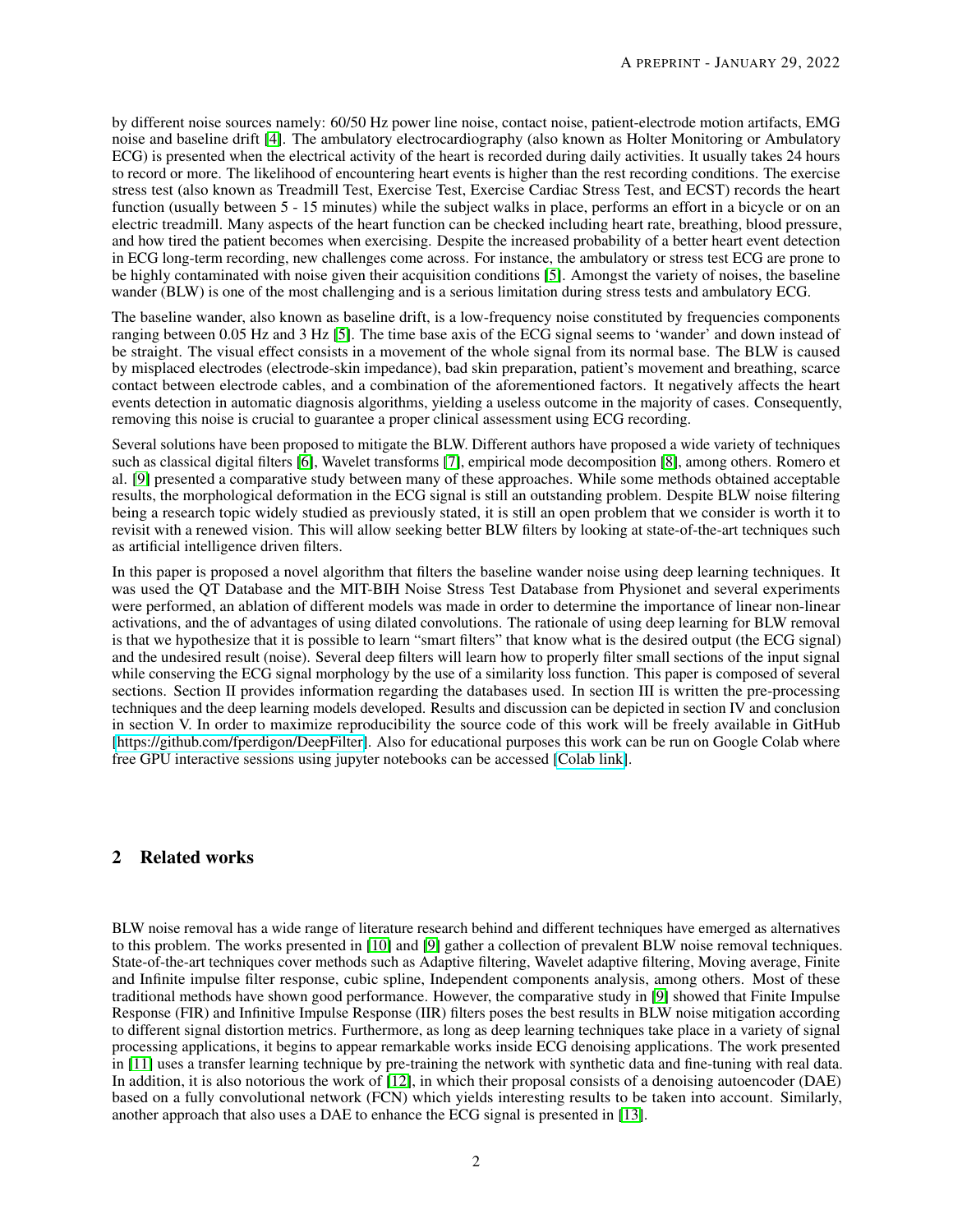# 3 Materials

All the experiments performed in this paper used the QT Database [\[14\]](#page-10-13) from Physionet [\[15\]](#page-10-14). This dataset contains real ECG records that represent a wide range of QRS and ST-T morphologies in all the possible variability. It is composed of 105 ECG signals with 15-min and two channels each one sampled at 250 Hz. The experiments performed in this paper used all the records available in this dataset. In order to add real baseline drifts to the QT database, real BLW signals from the MIT-BIH Noise Stress Test Database (NSTDB)[\[4\]](#page-10-3) were used. The database contains 30 minutes of 12 ECG recordings and 3 recordings of typical noise in stress tests at 360 Hz sampling frequency. These noises are baseline wander produced by the patient's breathing, muscle artifact and electrode motion artifact. The ECG records are randomly corrupted with the noise present in the three noise channels. The noise records were recorded during physical stress tests, with electrodes placed on the limbs in positions where ECG cannot be acquired. In this paper, it was only used records with BLW noise generated by respiration and electrode motion artifacts.

# 4 Methods

In this section we present our deep learning BLW filtering solution (DeepFilter). The proposed model is a fully convolutional architecture based on multipath modules where the input is the ECG contaminated with BLW and the output is the ECG without noise. Fully convolutional networks (FCN) are widely used for tasks where the output dimensions have to be the same as the input dimension. As application examples of FCN we can mention U-net for semantic segmentation [\[16\]](#page-10-15), VoxelMorph for deformable medical image registration [\[17\]](#page-10-16), and black and white image colorization [\[18\]](#page-11-0) for images restoration to mention some.

Our approach uses multipath modules, which place different convolutional layers at the same level and let the backpropagation algorithm choose not only the weights but also the best path for the signal to pass through. Figure [1](#page-2-0) shows the proposed Multi Kernel Linear And Non-Linear Filter Module (MKLANL Filter Module) which is inspired by the Inception module first introduced by Szagedy and collaborators in [\[19\]](#page-11-1). In deep learning models one of the hyperparameters that are hard to set is kernel size. To find the best value at each layer it is common to perform several experiments. A better way is to use multipath modules like Inception (or ours). Then for each level the best kernel will be learned.

<span id="page-2-0"></span>

Figure 1: Proposed Multi Kernel Linear And Non-Linear Filter Module.

The proposed MKLANL Filter Module is composed by two internal groups, the Linear group, and the Non-Linear group. Each internal group contains four types of convolutional layers with kernels equal to (3, 5, 9, and 15) followed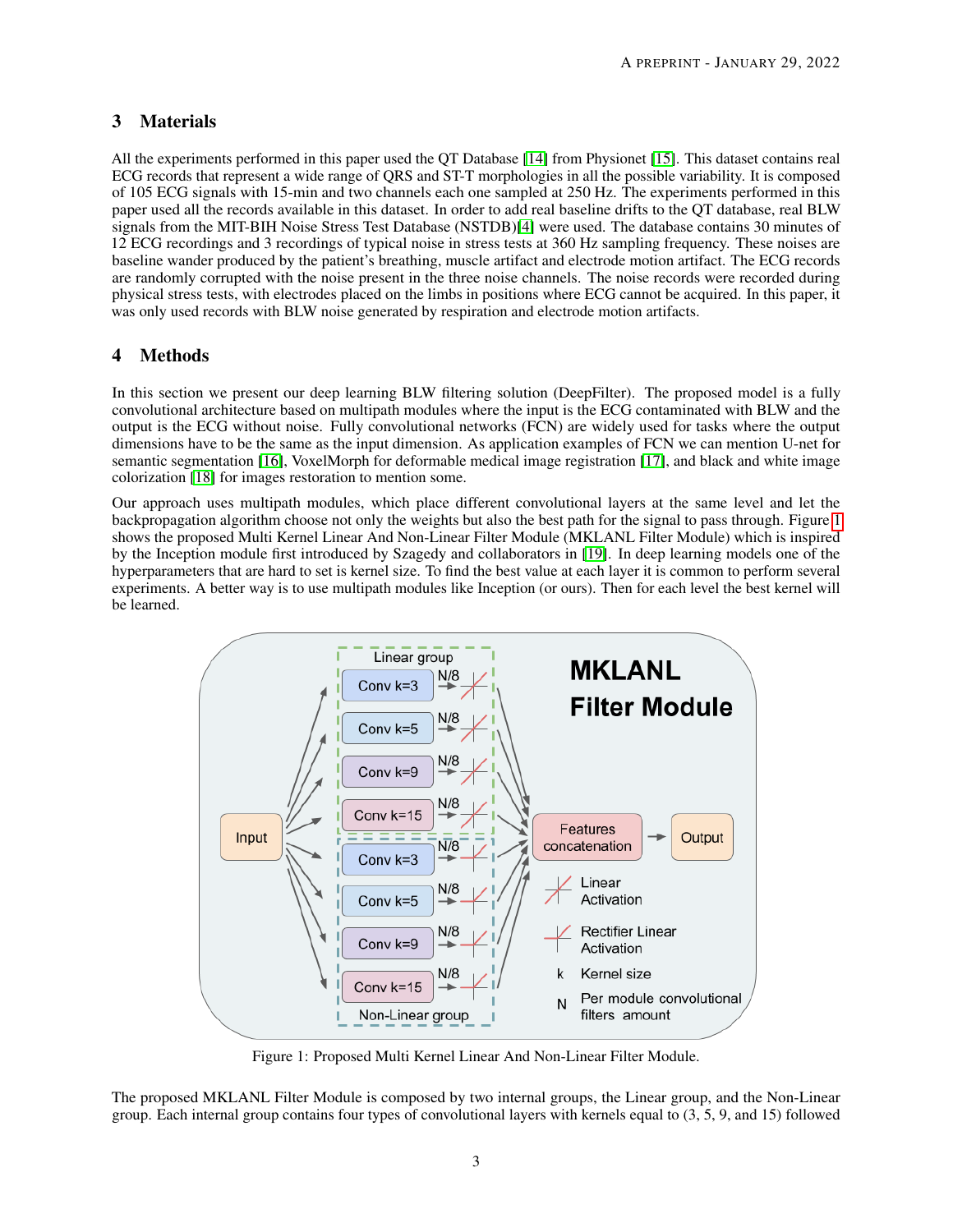whether by a linear activation or rectified linear unit (ReLU) , depending on the group. The number of convolutional filters for each type is N/8, where N is the hyperparameter that controls the total amount of filters per multipath module. Generally, N is referred as the amount of extracted features since the result of each convolution operation has associated a transformed output signal. The rationale behind having convolution with linear and non-linear activations is the same as having different convolutional kernels: let the model choose during training which path is better and how much each of them will contribute to the output.

The effect of low-frequency signals is better appreciated when a large amount of consecutive samples is under analysis. That is the main reason why good low frequency filters have large windows. The analog procedure in convolutional networks will be increasing the kernel size, however, this also increments the computational load. Dilated convolutions are a smart and elegant solution to this problem, by using non-consecutive kernels [\[20\]](#page-11-2). This solution allows to increase the kernels receptive field while the computational load remains the same (see Figure [2\)](#page-3-0).

<span id="page-3-0"></span>

Figure 2: Dilated convolution. A is a dilated convolution with dilation rate  $r = 0$ , equivalent to the standard convolution. **B** has dilation rate r = 1 and C a dilation rate r = 2. All dilated convolution have a, equal kernel size of 3, the same number of parameters, and the same computational cost.

For a one dimensional signal  $x[i]$ , the output  $y[i]$  of a dilated convolution operation with a dilation rate r and a filter mask  $w[s]$  is defined by the following formula:

$$
y[i] = \sum_{s=1}^{S} x[i + r \cdot s] w[s]
$$
 (1)

Figure [3](#page-4-0) illustrates the proposed deep learning architecture. It is composed by six MKLANL Filter Modules arranged in a sequence. The first two MKLANL Filter Modules (b) and (c) have a total of 64 convolutional filters internally arranged as shown in Figure [1.](#page-2-0) In the second multipath module (c) the convolutional operations were set with a dilation rate  $r = 3$  enabling dilated convolution. This same dilation rate is also set on the fourth and sixth modules. The number of extracted features decreases along the network starting with 64 on modules one and two, then 32 features on modules three and four, ending with 16 features for modules five and six. The final step is one convolutional filter with kernel  $=$ 9 which conforms the output signal. Since ECG are bipolar signals, linear activation was used for this final step thereby allowing the output to have either positive or negative values.

The model's input signals (See box (a) [3\)](#page-4-0) are ECG signals contaminated with the BLW noise from the NSTDB. The used ground truths are the same ECG signals used as input but without BLW noise contamination. In this way the model will learn through the iterative back propagation process the filters kernels values for BLW removal with a low distortion.

For the optimization process we used as a surrogate loss function  $(L_{filtering})$  a combination of two metrics: the Sum of Squared Distance (SSD) and the Maximum Absolute Distance (MAD). We consider them to represent better the task we want to perform. The SSD term (Equation [2](#page-4-1) left term) describes the signals difference along sample dimension and does not minimize the effect of outlier values as averaged metrics such as Mean Squared Error (MSE) or the Signal to Noise Ratio (SNR). The MAD term (Equation [2](#page-4-1) right term) calculates the signals difference maximum value. This term enforces the model to minimize the difference with the original signal point wise while the SSD term analyses the whole signal. Since both losses have a different values range we used a balance term ( $\lambda$ ). We empirically found  $\lambda$ =50 to be a value that works well in our current deep learning setup.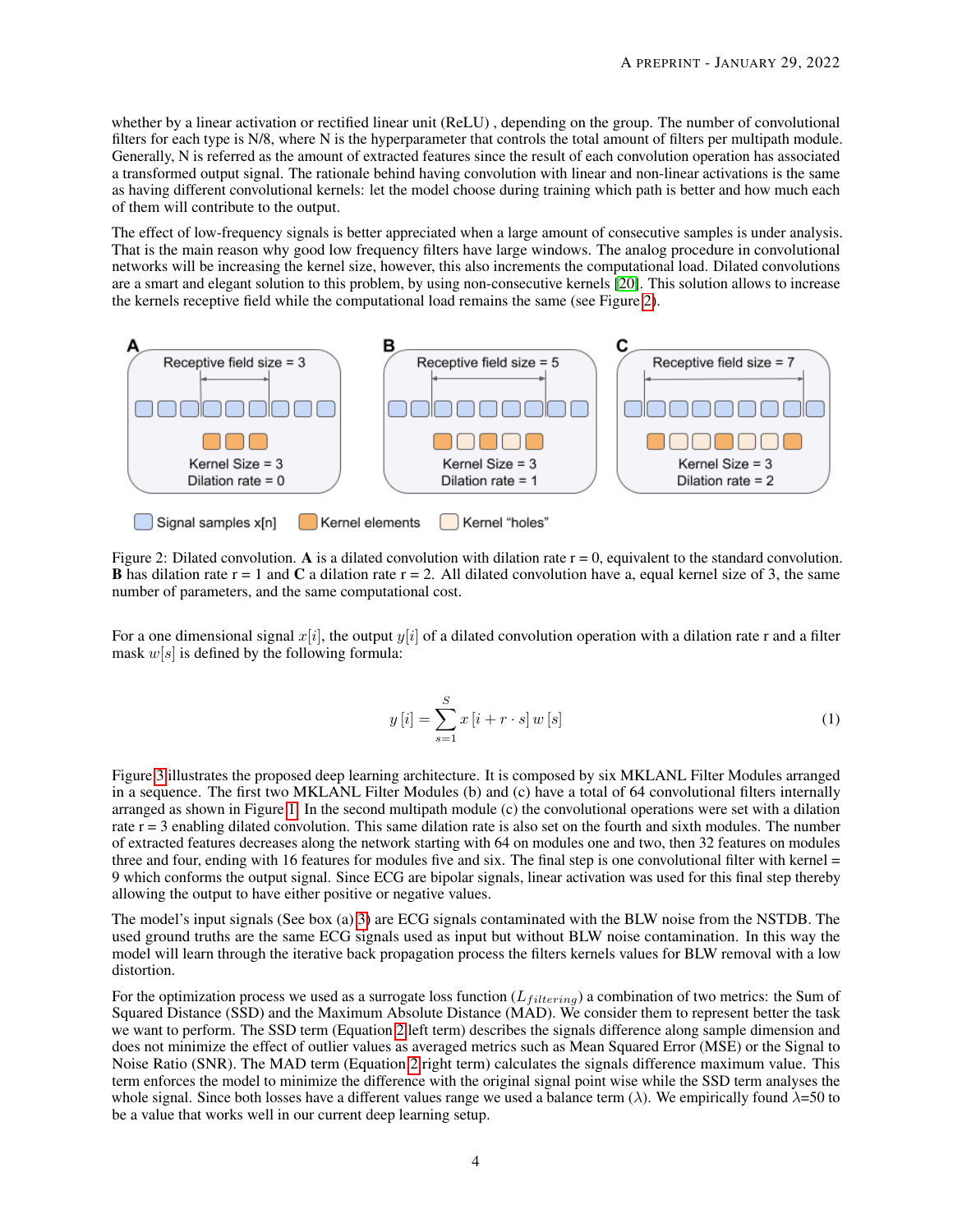<span id="page-4-0"></span>

Figure 3: DeepFilter model.

<span id="page-4-1"></span>
$$
L_{filtering} = \sum_{m=1}^{r} (y_{true}(m) - y_{pred}(m))^2 + \lambda \times max \left[ (y_{true}(m) - y_{pred}(m))^2 \right]_{m=1}^{r}
$$
 (2)

where:

 $y_{true}$ : Original signal (ECG without noise)  $y_{pred}$ : Model predicted signal (ECG filtered by the model) λ: Balance term m: Sample variable r: Maximum signal size

# 5 Experiments and Results

#### 5.1 Experiments design

For our experiments we designed an BLW removal benchmark where different methods can be evaluated using the same test set under the same conditions. See [4](#page-5-0) for the data preprocessing pipeline.

For all the 105 signals on the QT Database were over-sampled from 250 Hz to 360 Hz in order to match the NSTDB sampling frequency. Heartbeats were extracted using the specialist's annotations. We detected a small number of wrong annotations regarding the beat start/end. This causes two consecutive beats to be considered as one. To mitigate this error we discard beats bigger than 512 samples (1422.22 ms).

We separated the heartbeats belonging to 14 signals (see Table [1\)](#page-4-2) to be used as a test set representing the 13% percent of the total signals amount. Two signals from each of the seven datasets used to create the QT Database. This will ensure we have different pathologies on the test set giving a better idea of the generalization capability of the methods under evaluation.

Table 1: Signals used for test set representing all internal data on the QT dataset.

<span id="page-4-2"></span>

| <b>MIT-BIH</b><br>Arrhythmia<br><b>Database</b> | <b>MIT-BIH ST</b><br><b>Change</b><br><b>Database</b> | <b>MIT-BIH</b><br><b>Supraventricular</b><br>Arrhythmia<br><b>Database</b> | <b>MIT-BIH</b><br><b>Normal</b><br><b>Sinus Rhythm</b><br><b>Database</b> | <b>European</b><br><b>ST-T</b><br><b>Database</b> | 'Sudden death'<br>patients from<br><b>BIH</b> | <b>MIT-BIH</b><br><b>Long-Term</b><br><b>ECG</b><br><b>Database</b> |
|-------------------------------------------------|-------------------------------------------------------|----------------------------------------------------------------------------|---------------------------------------------------------------------------|---------------------------------------------------|-----------------------------------------------|---------------------------------------------------------------------|
| sel123                                          | $\text{sel}302$                                       | self820                                                                    | sel16420                                                                  | sele0106                                          | sel32                                         | sel14046                                                            |
| self233                                         | sel307                                                | self853                                                                    | sel16795                                                                  | sele0121                                          | sel <sub>49</sub>                             | sel15814                                                            |

Noise from NSTDB containing BLW due to breathing and electrode movement (signal named *em* on the database) was used to contaminate the ECG signals. The *em* record was split to match the beat samples length. Channels 1 and 2 were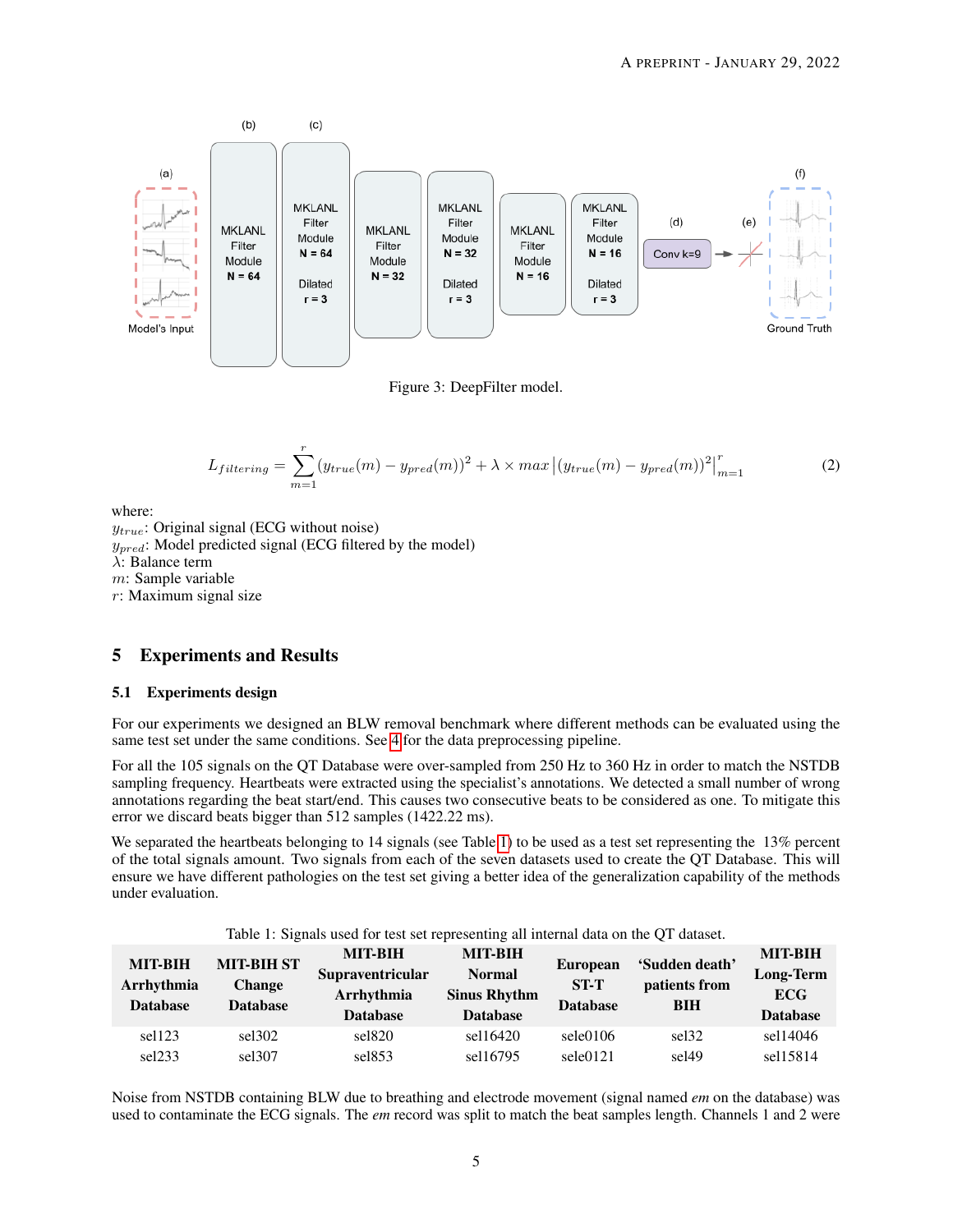concatenated after saving the 13% of each channel signal length to contaminate the signals previously designated for the test set.

Having a separate signal test set will ensure the reliability of the results when using learning algorithms. This also will avoid learning algorithms having any sort of advantage when comparing with other classical methods.

For injecting the noise we followed the same approach used by the NSTDB in [\[4\]](#page-10-3) where the noise is randomly injected with values from 0.2 up to 2 times the ECG signal maximum peak value.

<span id="page-5-0"></span>

Figure 4: Data preprocessing pipeline.

# <span id="page-5-1"></span>5.2 Implementation of comparative methods

We implemented state-of-the-art approaches to compare their performance with the proposed method. As representation of non-learnable approaches a FIR and IIR filters were used in our experiments. These classical filters obtained best results on a comparative study performed by Romero and collaborators in [\[9\]](#page-10-8). Also, we implemented two deep learning state of the art methods for ECG denoising. The first one based on Deep Recurrent Neural Networks (DRNN) [\[11\]](#page-10-10) and the second one based on Fully Convolutional Denoising Auto-Encoder (FCN-DAE) [\[12\]](#page-10-11). Finally, with the objective to show the relevance of non-linear activations in deep learning models, the advantages of using multi branch architectures and the importance of dilated convolutions, we implemented three models for an ablation study.

FIR filter: One of the methods that has reported high accuracy in removing the BWL is a classical high-pass FIR digital filter presented in [\[21\]](#page-11-3). It has been depicted in a comparative study as a strong candidate in removing BWL (Romero et al., 2019). The authors calculated this filter with 28 length Kaiser window and 51 coefficients. Nevertheless, in this work, this filter was redesigned taking into account more computational resources and these are restrictions we used for our implementation: the width transition from stop band to pass band 0.07 and an attenuation in the stop band of 30.5 dB. As a result, the design parameters were an order of 8079 and a beta of 2.18. In addition, it is important to highlight that the chosen cutoff frequency was 0.67Hz, which has been proven a proper high-pass frequency for BWL removal according to the AHA [\[22\]](#page-11-4) .

IIR filter: Another remarkable classical filter that has stood out in state of the art literature and experiments (Romero et al., 2019) is an IIR high pass filter proposed in (Kumar et al., 2015). The main advantage of this IIR filter is that it requires less computational resources and at the same time it is able to attain high accuracy as its FIR filter counterpart. The design is composed by an order of 4 and a Butterworth type filter. Moreover, in order to avoid the common phase delay in the signal output, it is crucial to notice that, bi-directional filters are used in both filters [\[23\]](#page-11-5). These filters achieve a zero-phase distortion by evaluating the input signal in both the forward and reverse directions.

Deep recurrent neural network (DRNN): The method based on recurrent networks proposed by Antczak [\[11\]](#page-10-10) was implemented. As described on the paper we used a LSTM module with 64 units, the *return\_sequence* parameter was set to *True* since this allows to return the full sequence (this means that the output tensor will have the same shape as the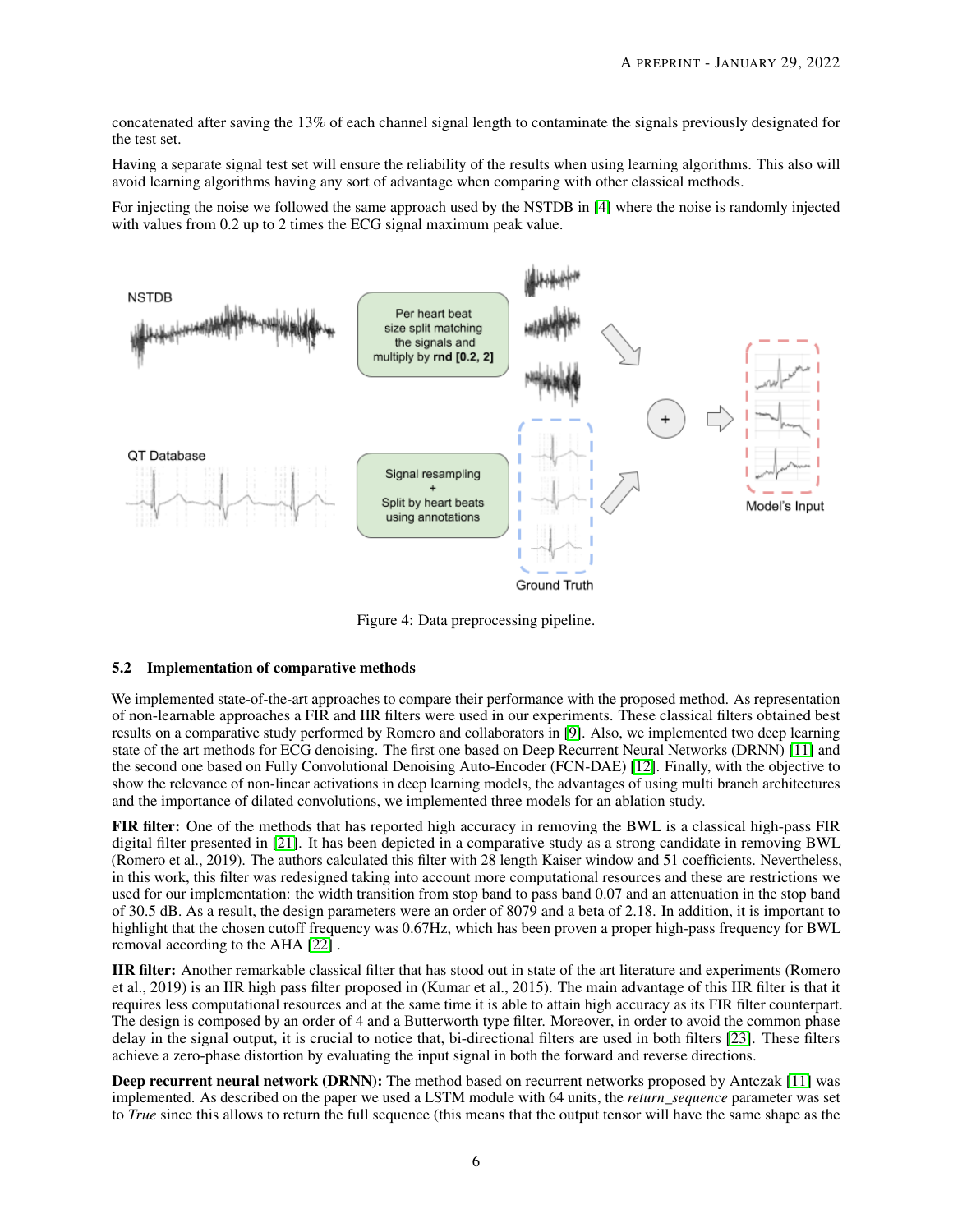input tensor). The LSTM is followed by two fully connected layers (also called Dense layers) of 64 neurons each, the used activation was relu. The final layer is composed of a Dense layer with one neuron using a linear activation. The used loss function is the MSE as the original paper [\[11\]](#page-10-10).

FCN-DAE: Denoising autoencoders allows learning architectures to automatically extract the most relevant features for the further reconstruction in presence of noise at the input by exploiting the generative capabilities of auto encoder models [\[24\]](#page-11-6). Chiang and collaborators [\[12\]](#page-10-11) used a fully convolutional denoising auto encoder, a convolutional based architecture that follows the same principles as original autoencoders. The authors included batch normalization for better gradient flow and used the MSE as a loss function.

Ablation study: To assess the influence of different architecture variations we implemented three different models. Al models share the same number of convolutional filters at the same level of providing a similar architectural root. All models were tested using the proposed loss and the training protocol which will be explained in the next section. Table [2](#page-6-0) shows the used architecture for the aforementioned models. The *Vanilla FCN Linear* model used linear activation after all the convolutional filters. However the *Vanilla FCN Non-Linear* uses ReLU a non-linear activation in all its internal filters but the last one. Finally, the *Multibranch model* uses the MKLANL filter module introduced in this work but dilation rate is 0 (no dilation).

<span id="page-6-0"></span>

| Table 2: Models for the ablation study                     |                         |  |  |  |  |  |
|------------------------------------------------------------|-------------------------|--|--|--|--|--|
| <b>Vanilla FCN Non-Linear</b><br><b>Vanilla FCN Linear</b> | <b>Multibranch</b>      |  |  |  |  |  |
| $64$ Conv, k=9, linear<br>$64$ Conv, k=9, ReLU             | 64 MKLANL Filter Module |  |  |  |  |  |
| $64$ Conv, k=9, ReLU<br>$64$ Conv, k=9, linear             | 64 MKLANL Filter Module |  |  |  |  |  |
| $32$ Conv, k=9, ReLU<br>$32$ Conv, k=9, linear             | 32 MKLANL Filter Module |  |  |  |  |  |
| $32$ Conv, k=9, linear<br>32 Conv, k=9, ReLU               | 32 MKLANL Filter Module |  |  |  |  |  |
| 16 Conv, $k=9$ , linear<br>16 Conv, $k=9$ , ReLU           | 16 MKLANL Filter Module |  |  |  |  |  |
| 16 Conv, $k=9$ , linear<br>16 Conv, $k=9$ , ReLU           | 16 MKLANL Filter Module |  |  |  |  |  |
| 1 Conv, $k=9$ , linear                                     | 1 Conv, $k=9$ , linear  |  |  |  |  |  |
|                                                            |                         |  |  |  |  |  |

#### 5.3 Training Protocol

The training protocol explained in this section was applied to all deep learning based methods.

Train/Validation/Test split: As previously explained we separated the heartbeats belonging to 14 signals to be used as a test set (two from each dataset used to conform the QT Database) . This represents the 13% percent of the total signals amount. The heart beats from the remaining 91 signals were randomly shuffled and splited to be used as a train set (70%) and validation set (30%).

Batch size: A batch size of 32 signals was used for training. This brings the advantage of the speed-up of matrix-matrix products making the training faster [\[25\]](#page-11-7). Optimization and Learning Rate Scheduling: Adam optimization algorithm [\[26\]](#page-11-8) was used with an initial learning rate of  $10^{-3}$ . This learning rate was reduced by a factor of 2 after 2 epochs without improvements in the validation set SSD metric. The allowed minimum learning rate was  $10^{-10}$ .

**Iterations:** The initial number of epochs was  $10^5$ . Due to the early stopping criterion that was implemented the final number of epochs is automatically determined during training. For early stopping, the validation set SSD metric was monitored, and stopped after 10 epochs if no improvements were detected.

#### 5.4 Evaluation Metrics

According to studies published in [\[27,](#page-11-9) [28\]](#page-11-10), distance-based metrics are the most suitable for the evaluation of signal similarity. In order to evaluate the performance of methods in removing the BLW minimizing the distortion on the ECG signal morphology we used: Absolute maximum distance (MAD), sum of the square of the distances (SSD), percentage root-mean-square difference (PRD),Cosine Similarity. The following paragraphs selected metrics are explined.

Maximum absolute distance (MAD): This metric was used in [\[28\]](#page-11-10) in a compression context in ECG signals. It has been considered a well-known similarity metric to quantify the ECG quality after being processed. It measures the maximum absolute distance between the original and filtered signal. The formula is given by:

$$
MAD(s_1, s_2) = max |s_1(n) - s_2(n)| \quad 1 \le n \le N \tag{3}
$$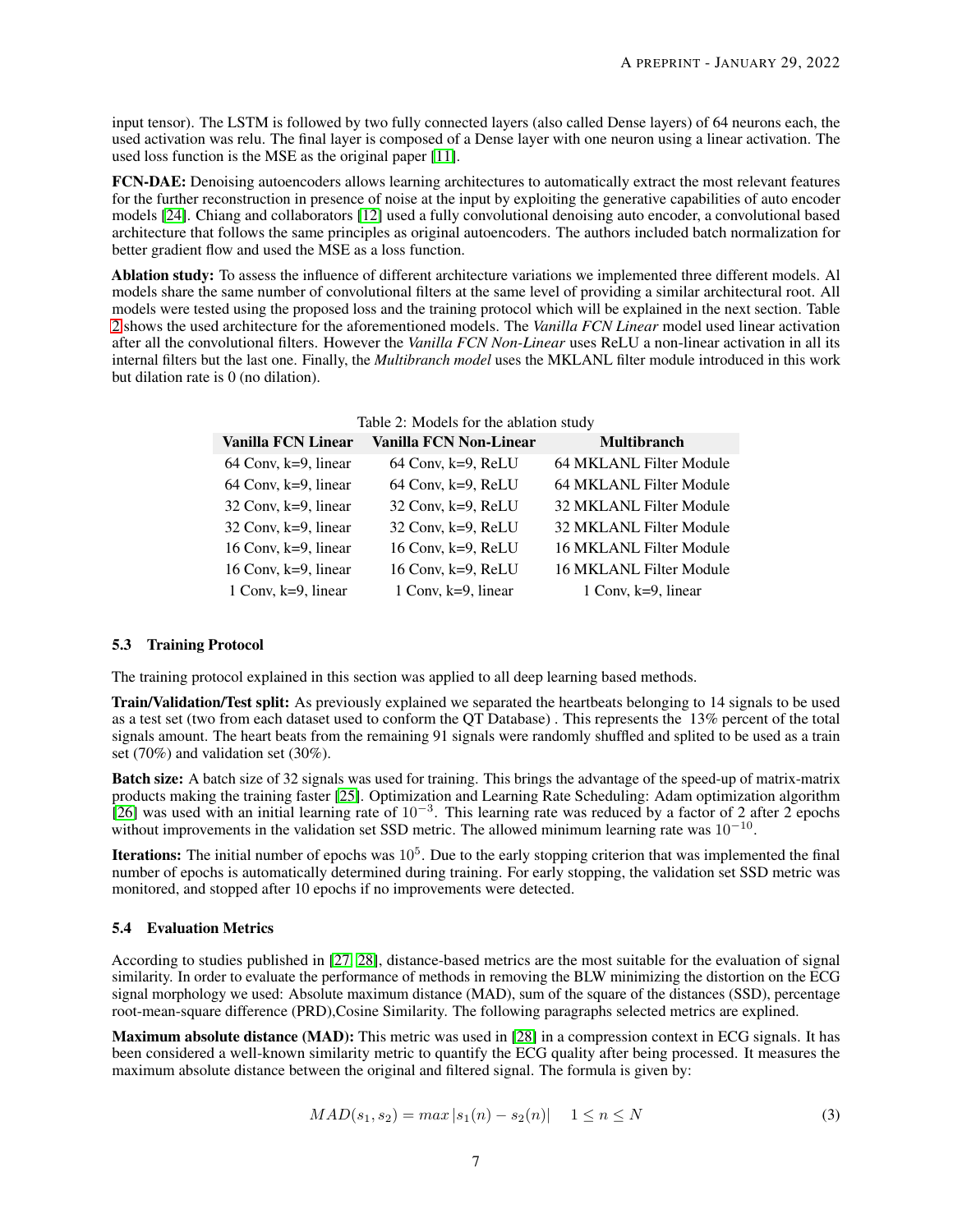Where  $s_1$  and  $s_2$  are the original signal and the filtered one to be compared, n is the index of the current sample and  $N$  is the length of the signals. Both signals must have the same length. The same applies to Sum of the square of the distances and Percentage root-mean-square difference formulas.

Sum of the square of the distances (SSD): This is another popular similarity metric [\[28\]](#page-11-10), which measures the sum of squared distances between the original and the filtered signal. It provides an idea of how similar the signals are along their entire duration. The formula is given by:

$$
SSD(s_1, s_2) = \sum_{n=1}^{N} (s_2(n) - s_1(n))^2 \quad 1 \le n \le N
$$
\n(4)

Percentage root-mean-square difference (PRD): This is a common similarity metric based on distance and its value is given in percentage. The objective is to obtain a smaller value, and consequently, the filtered signal is considered the best approximation of the original. The formula is the following:

$$
PRD(s_1, s_2) = \sqrt{\frac{\sum_{n=1}^{N} (s_2(n) - s_1(n))^2}{\sum_{n=1}^{N} (s_2(n) - \overline{s_1})^2}} * 100\% \quad 1 \le n \le N
$$
\n
$$
(5)
$$

Cosine similarity: This is a measure of similarity between two vectors. It is a normalized bounded inner product by L2 norms. The cosine similarity comes because the normalized dot product by the Euclidean L2 normalization is the cosine of the angle between the points denoted by the vectors in the unit sphere [\[29\]](#page-11-11). The formula is given by:

$$
CosSim(s_1, s_2) = \frac{\sum_{n=1}^{N} s_1(n) s_2(n)}{\sqrt{\sum_{n=1}^{N} s_1^2(n)} \sqrt{\sum_{n=1}^{N} s_2^2(n)}} = \frac{\langle s_1, s_2 \rangle}{\|s_1\| \|s_2\|} \quad 1 \le n \le N
$$
(6)

Where  $s_1$  and  $s_2$  are the original signal and the filtered one to be compared, n is the index of the current sample and N is the length of the signals. It is not necessary that both signals feature the same length, however in our particular use case signals length is always the same.

It is important to notice that as closer the cosine similarity is from 1, therefore more similar are the two vectors or, in our case, the two signals.

#### 5.5 Results and discussion

We now present a comparison between the proposed method, state-of-the-art and two classical approaches that yielded good results on previous baseline wander comparison studies. As explained in Section [5.2,](#page-5-1) FIR and IIR filters were implemented inspired by Van Alste et al. [\[21\]](#page-11-3) and Kumar et al. [\[6\]](#page-10-5) papers, respectively. Also we implemented two recently proposed deep learning based methods, the first using DRNN [\[11\]](#page-10-10), the second based on denoising auto encoder architectures [\[12\]](#page-10-11).

Our experiments are aimed at investigating three main aspects: (1) find the model that introduces less signal deformation, (2) determine the influence of linear and non-linear on the model's final performance, and (3) determine the influence of dilated convolutions. We leverage the signal deformation using the following similarity metrics: Sum of Squared Distance (SSD), Maximum Absolute Distance, Percent of root-mean-square Distance (PRD), and Cosine Similarity. Statistical significance was calculated by applying a Wincoxon signed-rank test using the Scipy library implementation. P < 0.01 was considered to indicate statistical significant difference.

Table [3](#page-8-0) lists the average values and the standard deviation (between parenthesis) yielded by the different methods / models (rows) on the respective metric (columns). When comparing results we can observe that the proposed method obtained better results on all used metrics closely followed by the DRNN [\[11\]](#page-10-10) model. Despite the DRNN model showcased close results to the proposed model, the difference is statistically significant ( $p < 0.01$ ).

When facing a fully linear deep learning model (Vanilla L) against a model that includes non-linear activations (Vanilla NL), we can observe that the model including non-linearities outperforms the fully linear model. Our intuition behind these results is that since models that feature nonlinearities are able to learn more complex functions [\[30\]](#page-11-12) the non-linear model is capable not only of performing a very strong filtering but signal reconstruction as well.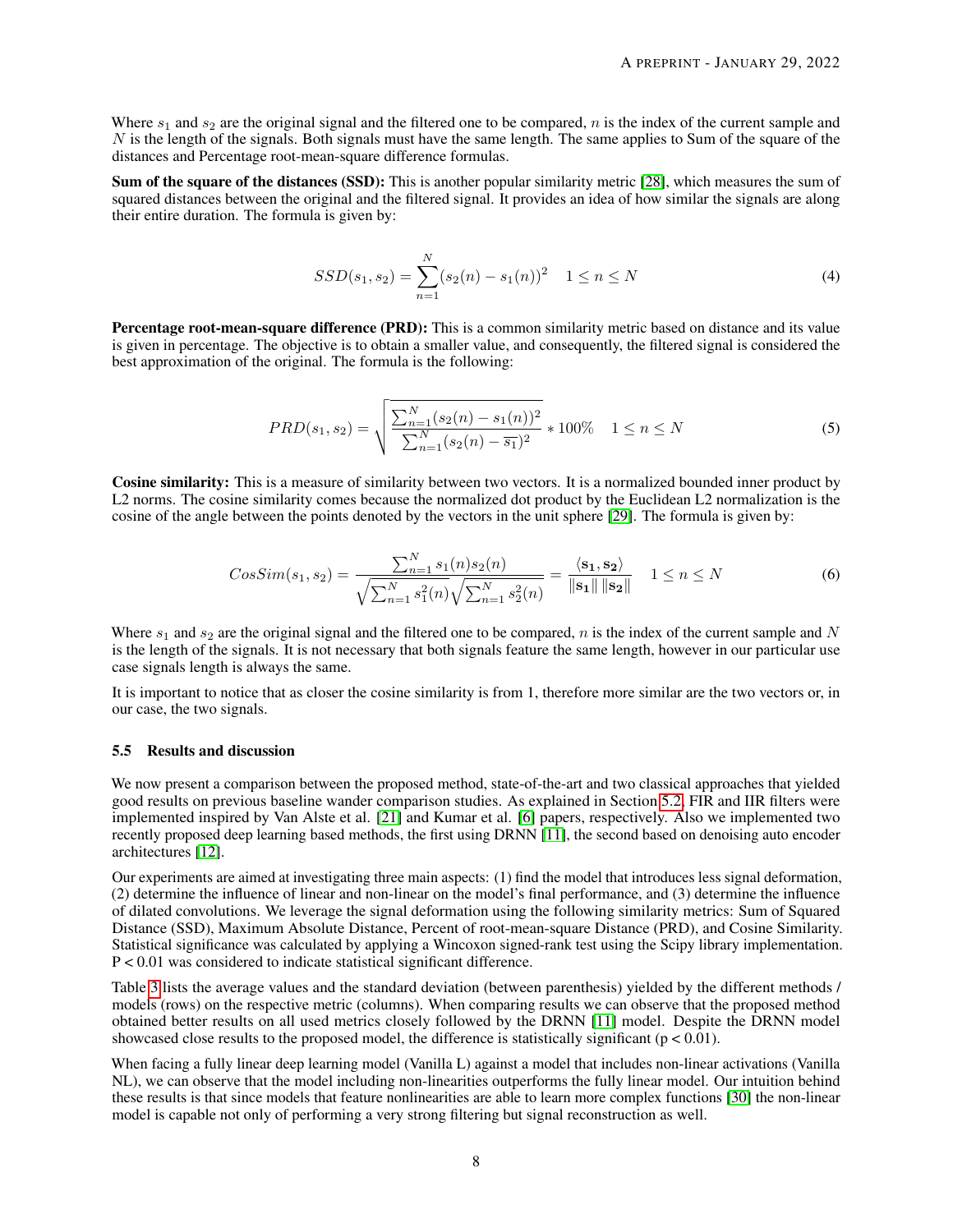<span id="page-8-0"></span>

| Method/Model                        | rable 5. Methods s performance result<br>SSD (au) | $\mathbf{MAD}$ (au) | <b>PRD</b> $(\%)$ | Cosine Sim $\times 100$ (%) |
|-------------------------------------|---------------------------------------------------|---------------------|-------------------|-----------------------------|
| <b>FIR Filter</b>                   | $44.97 \pm 85.03$                                 | $0.69 \pm 0.58$     | $65.77 + 21.81$   | $69.70 \pm 21.01$           |
| <b>IIR</b> Filter                   | $35.63 \pm 69.77$                                 | $0.62 \pm 0.55$     | $61.62 + 22.63$   | $73.39 \pm 20.38$           |
| <b>DRNN</b> [11]                    | $5.85 \pm 8.93$                                   | $0.44 \pm 0.30$     | $49.91 + 26.92$   | $89.48 \pm 10.28$           |
| <b>FCN-DAE</b> [12]                 | $6.79 \pm 8.29$                                   | $0.48 \pm 0.31$     | $62.18 + 34.54$   | $83.27 \pm 16.58$           |
| Vanilla L                           | $13.565 \pm 15.71$                                | $0.54 \pm 0.28$     | $88.47 \pm 33.28$ | $71.46 \pm 14.38$           |
| Vanilla NL                          | $6.90 \pm 9.34$                                   | $0.41 \pm 0.27$     | $63.55 + 38.36$   | $85.58 \pm 11.06$           |
| Multibranch LANL                    | $5.362 \pm 7.09$                                  | $0.39 \pm 0.27$     | $55.59 + 32.49$   | $89.07 \pm 9.23$            |
| <b>Multibranch LANLD (proposed)</b> | $4.29 + 6.35$                                     | $0.34 \pm 0.25$     | $45.35 + 29.69$   | $91.46 \pm 8.61$            |

Table 3: Methods's performance result

As hypothesized the model featuring dilated convolutions outperforms his counterpart.. As explained previously, dilated convolutions inclearses the filter's field of view (which is similar to featuring a bigger kernel) allowing the model to better filter low frequency noise.

In Figure [5](#page-9-0) qualitative and quantitative results for our deep learning approach are shown. On the top an ECG beat from signal sele0106 of the QT Database (in green) . The second signal in black is the same signal + BLW from the NSTDB is shown. The third signal is the ECG signal recovered by our approach is shown in blue line. Finally, on the button the recovered signal by the IIR filter is shown for comparison purposes. Despite the differences between the original signal and the estimated signal by our approach, it can be observed that the signal morphology is highly preserved even when the signal was strongly contaminated by noise.

Another aspect that should be mentioned is the processing speed. Sometimes deep learning approaches tend to be discarded due to high processing time using CPU during deployment. If it is true that for model training using CPU will take several hours or even days. For final deployment on CPU using the model's weights obtained during training, the processing time is minimum due to the fact that our model is based on a fully convolutional scheme and also optimizations madel such as dilated convolution. For instance, our model takes 48 milliseconds to process one ECG beat while the implemented FIR filter takes 343 milliseconds on the same CPU (Intel(R) Core(TM) i5-7300HQ CPU @ 2.50GHz). Also the proposed approach allows hardware implementation on an application-specific integrated circuit (ASIC) or a field-programmable gate array (FPGA) using a hardware description language (HDL) since convolutional filter modules can be easily parallelizable [\[31\]](#page-11-13). This will boost performance allowing the use on real-time applications such as professional ECG monitors.

# **Conclusion**

In this work a novel deep learning model for ECG baseline wander removal was presented. The model was compared with other state-of-the-art methods and others classical filtering approaches using similarity metrics. An ablation study to determine the importance of linear and non-linear activations and the use of dilated convolutions was performed. The experimental results showed that the combination of linear and non-linear activation and dilated convolutions on a multi kernel approach proved to be the best solution outperforming state of the art deep learning solutions and classical approaches. In order to maximize reproducibility the source code of this work will be freely available in GitHub [\[https://github.com/fperdigon/DeepFilter\]](https://github.com/fperdigon/DeepFilter). Also for educational purposes this work can be run on Google Colab where free GPU interactive sessions using jupyter notebooks can be accessed [\[Google Colab link\]](https://colab.research.google.com/drive/1S1HjkQnrA0EbEDJFr0D-6DAt62RCcP5_?usp=sharing). Since it is open source future research can use our benchmark to test their own approaches and easily compare with all the models presented in this work (including our implementation of other authors' approaches).

# Supplementary material

Code hosted in Github: [\[https://github.com/fperdigon/DeepFilter\]](https://github.com/fperdigon/DeepFilter)

Run the codes using GPUs at Google Colab: [\[Google Colab link\]](https://colab.research.google.com/drive/1S1HjkQnrA0EbEDJFr0D-6DAt62RCcP5_?usp=sharing)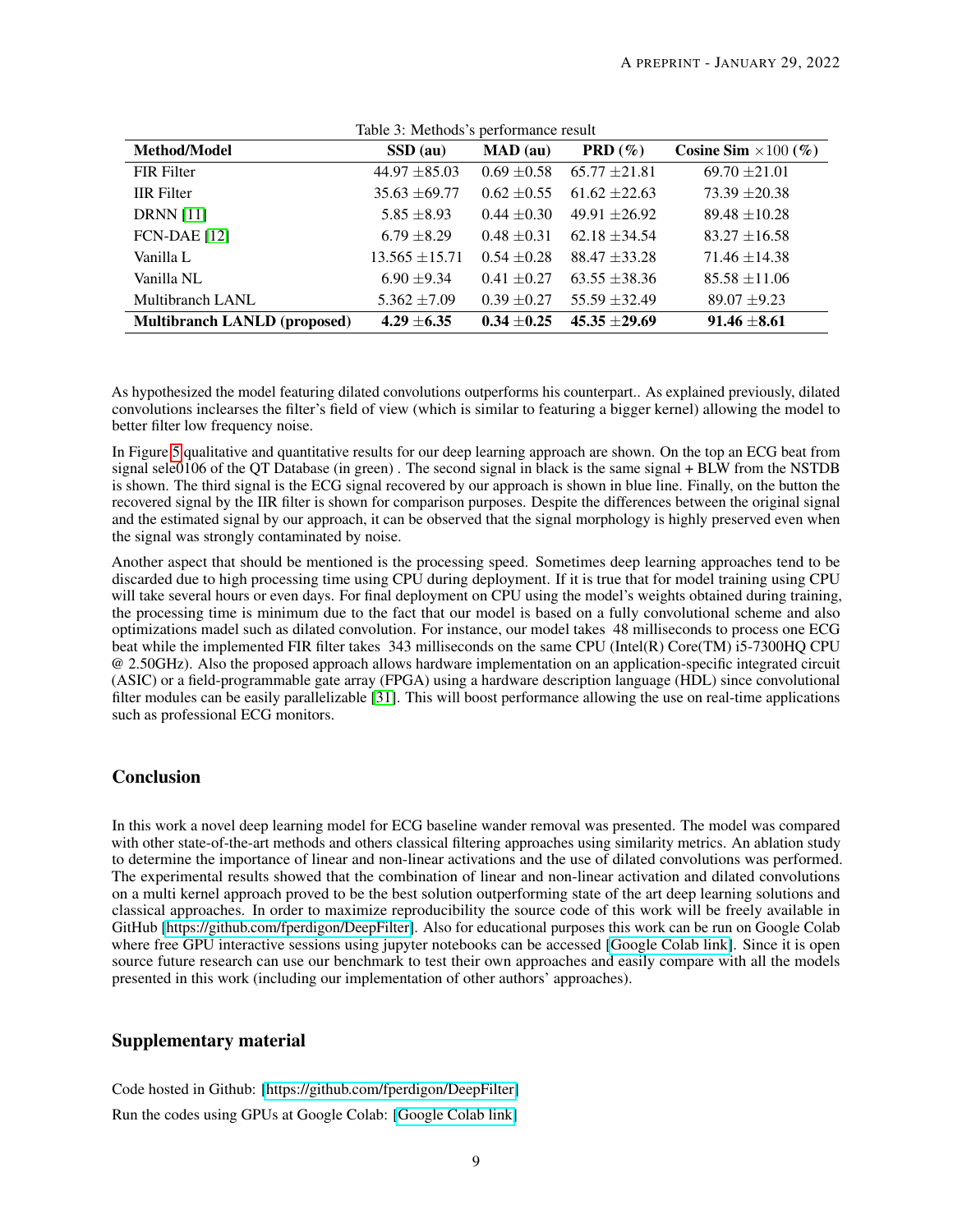<span id="page-9-0"></span>

Figure 5: (First) The figure shows a portion of sele0106 ECG signal. (Second) Original ECG + BLW noise from the NSTDB. (Third) The blue line is the ECG filtered using our approach. (Fourth) The brown signal is the ECG recovered using the IIR filter, this image was included for visual comparison purposes. Metric values are also included.

# Credit authorship contribution statement

Francisco Perdigon Romero: Conceptualization, Methodology, Software, Formal analysis, Investigation, Visualization, Data curation, Writing - review & editing.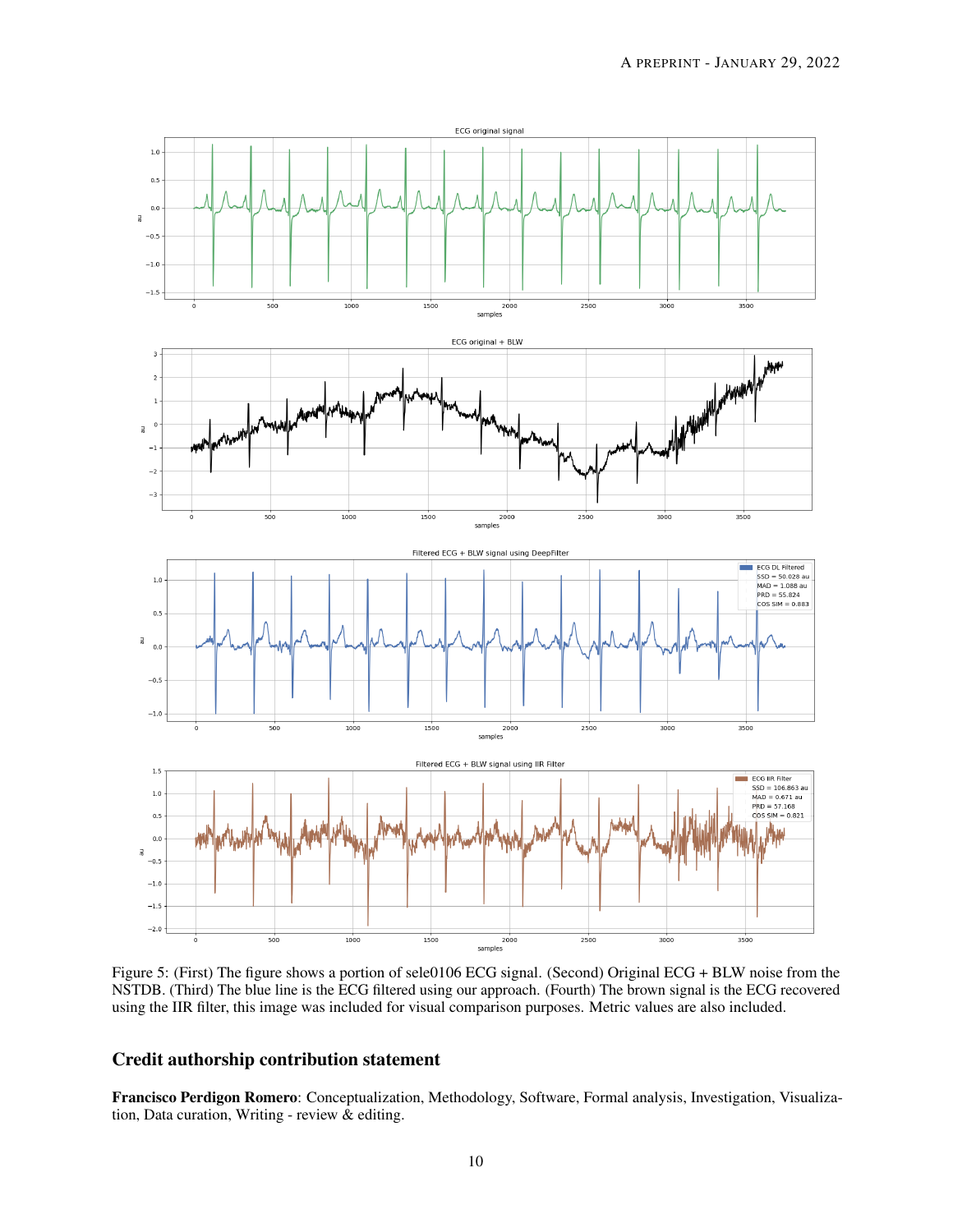David Castro Piñol: Data curation, Writing - review & editing, Software, Validation. Carlos R. Vazquez Seisdedos: Formal analysis, Writing - review & editing.

## Declaration of Competing Interest

The authors declare that they have no known competing financial interests or personal relationships that could have appeared to influence the work reported in this paper.

## **References**

- <span id="page-10-0"></span>[1] Cardiovascular diseases (cvds). [https://www.who.int/news-room/fact-sheets/detail/](https://www.who.int/news-room/fact-sheets/detail/cardiovascular-diseases-(cvds)) [cardiovascular-diseases-\(cvds\)](https://www.who.int/news-room/fact-sheets/detail/cardiovascular-diseases-(cvds)). Accessed: 2020-10-20.
- <span id="page-10-1"></span>[2] Iftikhar J Kullo, Hayan Jouni, Erin E Austin, Sherry-Ann Brown, Teresa M Kruisselbrink, Iyad N Isseh, Raad A Haddad, Tariq S Marroush, Khader Shameer, Janet E Olson, et al. Incorporating a genetic risk score into coronary heart disease risk estimates: effect on low-density lipoprotein cholesterol levels (the mi-genes clinical trial). *Circulation*, 133(12):1181–1188, 2016.
- <span id="page-10-2"></span>[3] Non-invasive tests and procedures | american heart association. [https://](https://www.heart.org/en/health-topics/heart-attack/diagnosing-a-heart-attack/noninvasive-tests-and-procedures) [www.heart.org/en/health-topics/heart-attack/diagnosing-a-heart-attack/](https://www.heart.org/en/health-topics/heart-attack/diagnosing-a-heart-attack/noninvasive-tests-and-procedures) [noninvasive-tests-and-procedures](https://www.heart.org/en/health-topics/heart-attack/diagnosing-a-heart-attack/noninvasive-tests-and-procedures). Accessed: 2020-10-20.
- <span id="page-10-3"></span>[4] George B Moody, W Muldrow, and Roger G Mark. A noise stress test for arrhythmia detectors. *Computers in cardiology*, 11(3):381–384, 1984.
- <span id="page-10-4"></span>[5] Leif Sörnmo and Pablo Laguna. *Bioelectrical signal processing in cardiac and neurological applications*, volume 8. Academic Press, 2005.
- <span id="page-10-5"></span>[6] K Sravan Kumar, Babak Yazdanpanah, and P Rajesh Kumar. Removal of noise from electrocardiogram using digital fir and iir filters with various methods. In *2015 International Conference on Communications and Signal Processing (ICCSP)*, pages 0157–0162. IEEE, 2015.
- <span id="page-10-6"></span>[7] Behzad Mozaffary Mohammad A Tinati et al. Ecg baseline wander elimination using wavelet packets. *World academy of science, Engineering and technology*, 3(2005):14–16, 2005.
- <span id="page-10-7"></span>[8] Manuel Blanco-Velasco, Binwei Weng, and Kenneth E Barner. Ecg signal denoising and baseline wander correction based on the empirical mode decomposition. *Computers in biology and medicine*, 38(1):1–13, 2008.
- <span id="page-10-8"></span>[9] Francisco Perdigón Romero, Liset Vázquez Romaguera, Carlos Román Vázquez-Seisdedos, Marly Guimarães Fernandes Costa, João Evangelista Neto, et al. Baseline wander removal methods for ecg signals: A comparative study. *arXiv preprint arXiv:1807.11359*, 2018.
- <span id="page-10-9"></span>[10] P Sonali. Different techniques of baseline wandering removal-a review. *Int. J. Enhanced Research Sci. Techno. & Eng*, 2(5):37–43, 2013.
- <span id="page-10-10"></span>[11] Karol Antczak. Deep recurrent neural networks for ecg signal denoising. *arXiv preprint arXiv:1807.11551*, 2018.
- <span id="page-10-11"></span>[12] Hsin-Tien Chiang, Yi-Yen Hsieh, Szu-Wei Fu, Kuo-Hsuan Hung, Yu Tsao, and Shao-Yi Chien. Noise reduction in ecg signals using fully convolutional denoising autoencoders. *IEEE Access*, 7:60806–60813, 2019.
- <span id="page-10-12"></span>[13] Peng Xiong, Hongrui Wang, Ming Liu, and Xiuling Liu. Denoising autoencoder for eletrocardiogram signal enhancement. *Journal of Medical Imaging and Health Informatics*, 5(8):1804–1810, 2015.
- <span id="page-10-13"></span>[14] Pablo Laguna, Roger G Mark, A Goldberg, and George B Moody. A database for evaluation of algorithms for measurement of qt and other waveform intervals in the ecg. In *Computers in cardiology 1997*, pages 673–676. IEEE, 1997.
- <span id="page-10-14"></span>[15] Ary L Goldberger, Luis AN Amaral, Leon Glass, Jeffrey M Hausdorff, Plamen Ch Ivanov, Roger G Mark, Joseph E Mietus, George B Moody, Chung-Kang Peng, and H Eugene Stanley. Physiobank, physiotoolkit, and physionet: components of a new research resource for complex physiologic signals. *circulation*, 101(23):e215–e220, 2000.
- <span id="page-10-15"></span>[16] Olaf Ronneberger, Philipp Fischer, and Thomas Brox. U-net: Convolutional networks for biomedical image segmentation. In *International Conference on Medical image computing and computer-assisted intervention*, pages 234–241. Springer, 2015.
- <span id="page-10-16"></span>[17] Guha Balakrishnan, Amy Zhao, Mert R Sabuncu, John Guttag, and Adrian V Dalca. Voxelmorph: a learning framework for deformable medical image registration. *IEEE transactions on medical imaging*, 38(8):1788–1800, 2019.